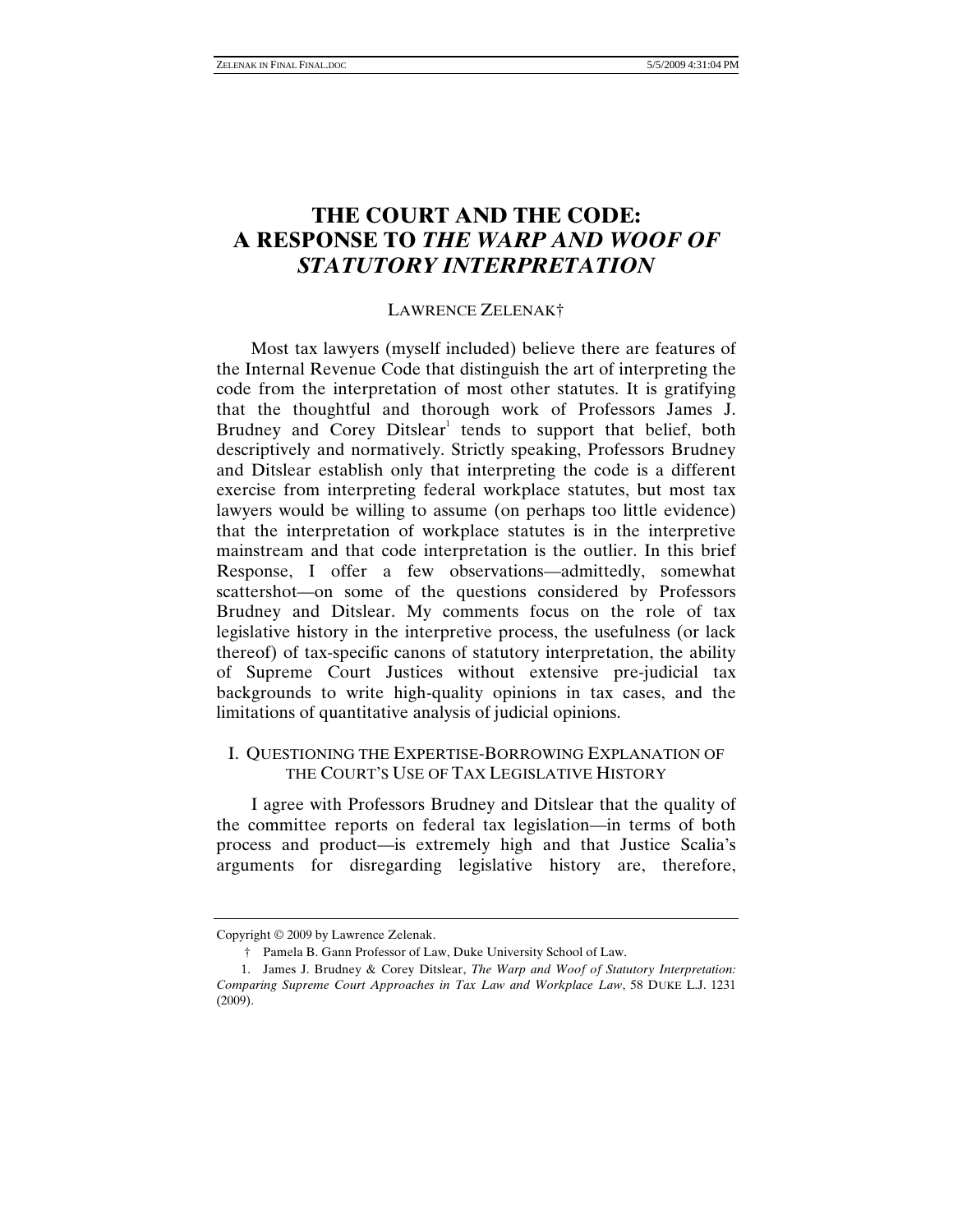particularly weak in the tax context.<sup>2</sup> I am not sure, however, that I fully agree with Professors Brudney and Ditslear's expertiseborrowing description of how the Supreme Court uses the reports of the tax writing committees.<sup>3</sup> My sense is that even the most expert tax lawyers lean very heavily on committee reports in attempting to understand tax legislation, and that they do so not because the tax expertise of the staff of the Joint Committee on Taxation is necessarily greater than their own, but because they know it is standard congressional practice to use the committee reports to resolve statutory ambiguities and to fill in statutory gaps. (The old tax-lawyer joke, that one should consult the statute only if the legislative history is unclear,<sup>4</sup> is not entirely a joke.) Even the most expert of tax lawyers consult tax legislative history to determine legislative intent, and one would expect even the Justices with the greatest tax expertise to do the same for the same reason. Professors Brudney and Ditslear show that Justice Blackmun, with his unique tax background among his contemporaries on the Court, relied on tax legislative history only slightly less than his colleagues.<sup>5</sup> This lends some support to my view; if using legislative history were primarily about expertise borrowing, Justice Blackmun presumably would have leaned much less heavily than the other Justices on tax writing committee reports.

### II. TAX-SPECIFIC SUBSTANTIVE CANONS OF STATUTORY INTERPRETATION

Professors Brudney and Ditslear suggest that the Court's use of tax-specific substantive canons of interpretation can be understood as a form of expertise borrowing<sup>6</sup> and that Justice Blackmun's tendency to invoke such canons much less than the other Justices can be explained by his greater tax expertise.<sup>7</sup> That may be right, but I would

<sup>2</sup>*. See id.* at 1276–95.

<sup>3</sup>*. See id.* at 1277.

 <sup>4.</sup> RICHARD SCHMALBECK & LAWRENCE ZELENAK, FEDERAL INCOME TAXATION 32 (2d ed. 2007).

 <sup>5.</sup> Brudney & Ditslear, *supra* note 1, at 1275 tbl.9.

<sup>6</sup>*. Id.* at 1277.

<sup>7</sup>*. Id.* at 1301. *But see* Indopco, Inc. v. Comm'r, 503 U.S. 79, 84 (1992). In Justice Blackmun's opinion for the Court, a substantive canon plays a crucial role: "In exploring the relationship between deductions and capital expenditures, this Court has noted the 'familiar rule' that 'an income tax deduction is a matter of legislative grace and that the burden of clearly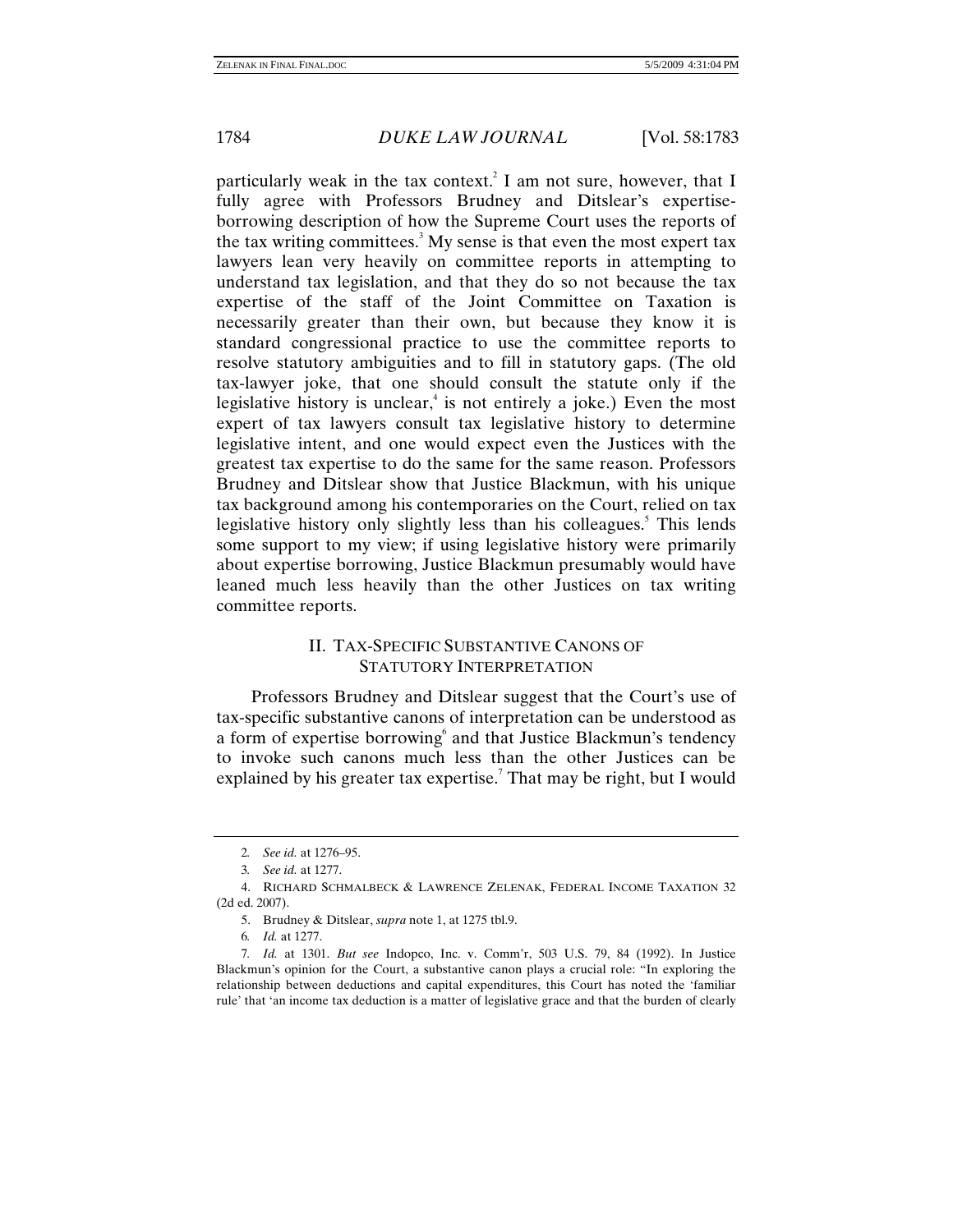suggest another possibility—that such canons tend to be worthless or worse, and that Justice Blackmun appreciated that fact more often than the other Justices. The objection to the canons—which will come as no surprise to fans of Karl Llewellyn<sup>8</sup>—is that canons often exist on opposite sides of the same question and that there is no policy justification for either of the competing canons. Compare, for example, the invocation in one Supreme Court tax opinion of "the principle disfavoring implied tax exemptions," with the Court's claim in another tax opinion that tax statutes "are construed most strongly against the government, and in favor of the taxpayer."<sup>10</sup> Professor Boris Bittker, probably the greatest legal scholar in the history of the federal income tax, had little use for either canon: "[I]t is far from clear why the Code should be construed strictly against *either* the taxpayer *or* the government."<sup>11</sup>

## III. WRITING HIGH-QUALITY TAX OPINIONS ON THE SUPREME COURT: PRE-JUDICIAL TAX EXPERTISE PREFERRED, BUT NOT REQUIRED

Professors Brudney and Ditslear show that Justice Blackmun authored considerably more majority opinions in tax cases than any of his colleagues.<sup>12</sup> They also suggest, and I agree, that his tax opinions are generally of high quality.13 Several of his opinions—

 11. BORIS I. BITTKER, MARTIN J. MCMAHON, JR. & LAWRENCE ZELENAK, FEDERAL INCOME TAXATION OF INDIVIDUALS ¶ 1.03[1], at 1–25 (3d ed. 2002).

showing the right to the claimed deduction is on the taxpayer.'" *Id.* (quoting Interstate Transit Lines v. Comm'r, 319 U.S. 590, 593 (1943)).

<sup>8</sup>*. See* Karl N. Llewellyn, *Remarks on the Theory of Appellate Decisions and the Rules or Canons About How Statutes Are to Be Construed*, 3 VAND. L. REV. 395, 401–06 (1950).

 <sup>9.</sup> United States v. Wells Fargo Bank, 485 U.S. 351, 356 (1988), *quoted in* Brudney & Ditslear, *supra* note 1, at 1268.

 <sup>10.</sup> Gould v. Gould, 245 U.S. 151, 153 (1917). Admittedly, *Gould v. Gould* is a bit long in the tooth, but it continues to have adherents on the federal courts. *See, e.g.*, Sec. Bank Minn. v. Comm'r, 994 F.2d 432, 441 (8th Cir. 1993), *nonacq.* 1996-1 I.R.B. 6.

 <sup>12.</sup> Brudney & Ditslear, *supra* note 1, at 1270.

<sup>13</sup>*. See id.* at 1273. I do have two quibbles, however. First, the fact that Justice Blackmun wrote seventeen dissents in tax cases (compared with thirty-four majority opinions) indicates that his views on tax cases were not overwhelmingly influential with his colleagues. *See* Brudney & Ditslear, *supra* note 1, at 1272 (dissents); *id.* at 1271 tbl.8 (majority opinions). Second, on occasion Justice Blackmun's views in tax cases could be quite idiosyncratic. For example, in his dissent in *Hillsboro National Bank v. Commissioner*, 460 U.S. 370 (1983), Justice Blackmun argued for overturning the decades-old tax benefit rule (under which the occurrence of an event inconsistent with a deduction claimed in an earlier year requires an income inclusion in the year in which the inconsistent event occurs) in favor of a new approach (under which the occurrence of a later inconsistent event would require amending the return for the year in which the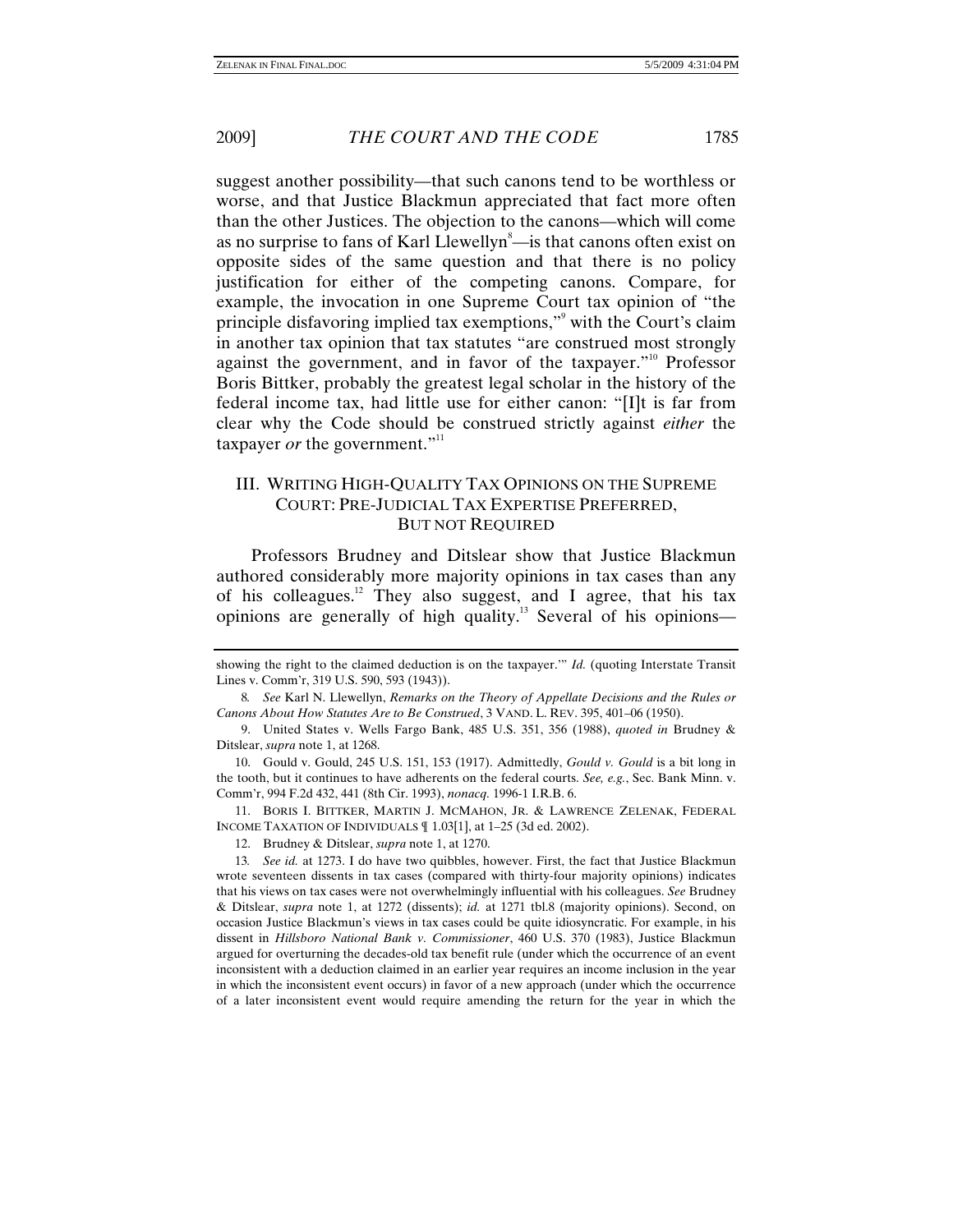*including <i>Commissioner v.* Tufts.<sup>14</sup> **INDOPCO**, Inc.  $\nu$ . Commissioner,<sup>15</sup> and *Newark Morning Ledger Co. v. United States*<sup>16</sup> are landmarks in Supreme Court tax jurisprudence. In an insightful qualitative analysis of Justice Blackmun's tax opinions, Professor Robert A. Green commented, "Many of Justice Blackmun's tax opinions are legendary among tax lawyers and academics."<sup>17</sup> Professor Green described Justice Blackmun's multifaceted approach to interpreting the code:

Justice Blackmun's [tax] opinions ... exemplif[y] a practical reasoning approach to statutory interpretation.... This approach does not rely exclusively on any single touchstone for interpretation. Rather, it relies on multiple arguments that draw on a broad range of evidence and considerations: the statutory text, legislative history, legislative purpose, post-enactment developments (including judicial and administrative precedents), and the practical consequences of alternative interpretations.<sup>18</sup>

Although Justice Blackmun's strong tax background helps explain the quantity and quality of his tax opinions—much as, a generation earlier, Justice Jackson's tax career influenced his Supreme Court tax opinions $19$ —it is noteworthy that Justices Marshall and O'Connor, without having extensive tax backgrounds, were able to write tax opinions held in similarly high regard by tax lawyers and academics. Neither wrote nearly as many tax opinions as Justice Blackmun,<sup>20</sup> but my sense is that the average quality of their tax opinions is as high as that of Justice Blackmun's, and there is some anecdotal evidence to suggest that my sense is widely shared. For example, Professor Stephen B. Cohen has opined that "[d]uring his

deduction was claimed), *id.* at 422 (Blackmun, J., dissenting). As Justice O'Connor noted in her majority opinion, "[N]one of the parties has suggested such a result, no doubt because the rule is so settled." *Id.* at 380 (majority opinion).

 <sup>14.</sup> Comm'r v. Tufts, 461 U.S. 300 (1983).

 <sup>15.</sup> Indopco, Inc. v. Comm'r, 503 U.S. 79 (1992).

 <sup>16.</sup> Newark Morning Ledger Co. v. United States, 507 U.S. 546 (1993).

 <sup>17.</sup> Robert A. Green, *Justice Blackmun's Federal Tax Jurisprudence*, 26 HASTINGS CONST. L.Q. 109, 110 (1998).

<sup>18</sup>*. Id.* at 130.

<sup>19</sup>*. See* Kirk J. Stark, *The Unfulfilled Tax Legacy of Justice Robert H. Jackson*, 54 TAX L. REV. 171, 172–73 (2001).

<sup>20</sup>*. See* Brudney & Ditslear, *supra* note 1, at 1271 tbl.8 (showing that Justice Blackmun authored thirty-four majority opinions in tax cases to Justice Marshall's eighteen, and that Justice O'Connor was not among the four justices writing the highest percentage of majority opinions in tax cases during their tenures on the Court).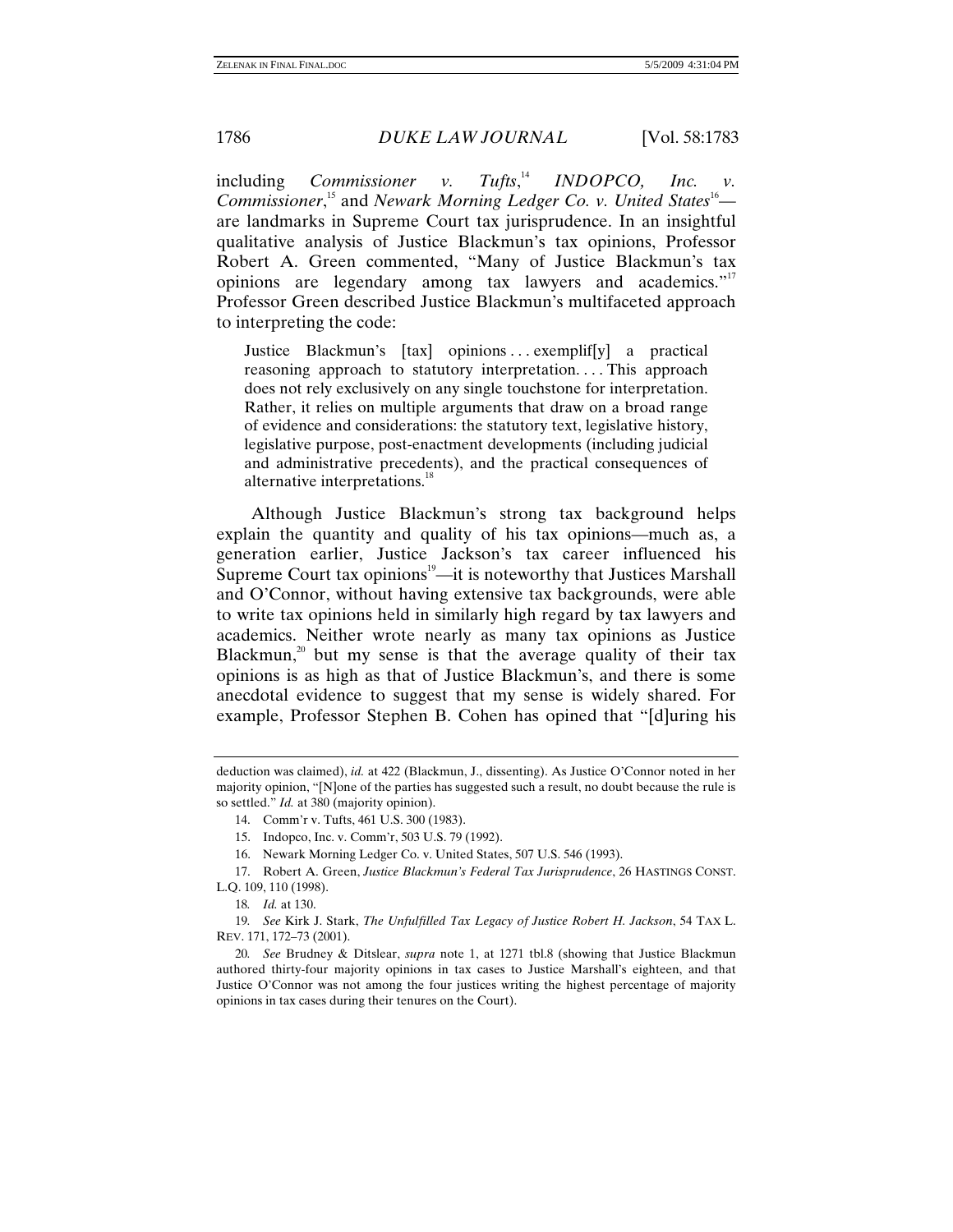twenty-four years on the Supreme Court, Justice Marshall wrote better opinions on federal income taxation than any of his fellow justices."<sup>21</sup> In an article reviewing Justice O'Connor's tax jurisprudence, Professor Myron C. Grauer has identified Justices Marshall, Blackmun, and O'Connor as the three Justices of recent decades who "have become known for authoring opinions in significant tax cases."<sup>22</sup> Professor Grauer described Justice O'Connor as possessing "a sophisticated understanding of the structure of our tax system" and "a faculty for explaining the development of an aspect of tax law in clear, almost hornbook-like prose."<sup>23</sup> Although the tax accomplishments of Justices Marshall and O'Connor take nothing away from Justice Blackmun's accomplishments in the same field, it is interesting and gratifying to note that Justices without extensive pre-judicial tax backgrounds can write tax opinions that are highly regarded by tax experts. Tax law is undeniably complex, but Justices Marshall and O'Connor have demonstrated that it is not beyond the capacity of generalist judges and Justices to write thoughtful and sophisticated opinions in tax cases.

#### IV. A ROLE FOR QUALITATIVE ANALYSIS

A great virtue of Professors Brudney and Ditslear's primarily quantitative analysis of Supreme Court tax opinions is that it reveals trends and approaches that are easily missed under the tax lawyer's usual qualitative approach to judicial opinions. On the other hand, qualitative approaches are superior to quantitative analysis in some respects (as I am sure Professors Brudney and Ditslear would readily agree). In particular, a quantitative approach may fail to identify a case of special significance, instead treating it as merely one of many data points.

 <sup>21.</sup> Stephen B. Cohen, *Thurgood Marshall: Tax Lawyer*, 80 GEO. L.J. 2011, 2011 (1992). Highlights of Justice Marshall's tax jurisprudence include *Cottage Savings Ass'n v. Commissioner*, 499 U.S. 554 (1991); *Arkansas Best Corp. v. Commissioner*, 485 U.S. 212 (1988); and *United States v. Davis*, 397 U.S. 301 (1970).

 <sup>22.</sup> Myron C. Grauer, *Justice O'Connor's Approach to Tax Cases: Could She Have Led the Court Toward a More Collaborative Role for the Judiciary in the Development of Tax Law?*, 39 ARIZ. ST. L.J. 69, 70 (2007).

<sup>23</sup>*. Id.* at 71. Highlights of Justice O'Connor's tax jurisprudence include her majority opinion in *Hillsboro National Bank v. Commissioner*, 460 U.S. 370 (1983); her concurrence in *Commissioner v. Tufts*, 461 U.S. 300, 317 (1983) (O'Connor, J., concurring); and her dissent in *Hernandez v. Commissioner*, 490 U.S. 680, 704 (1989) (O'Connor, J., dissenting).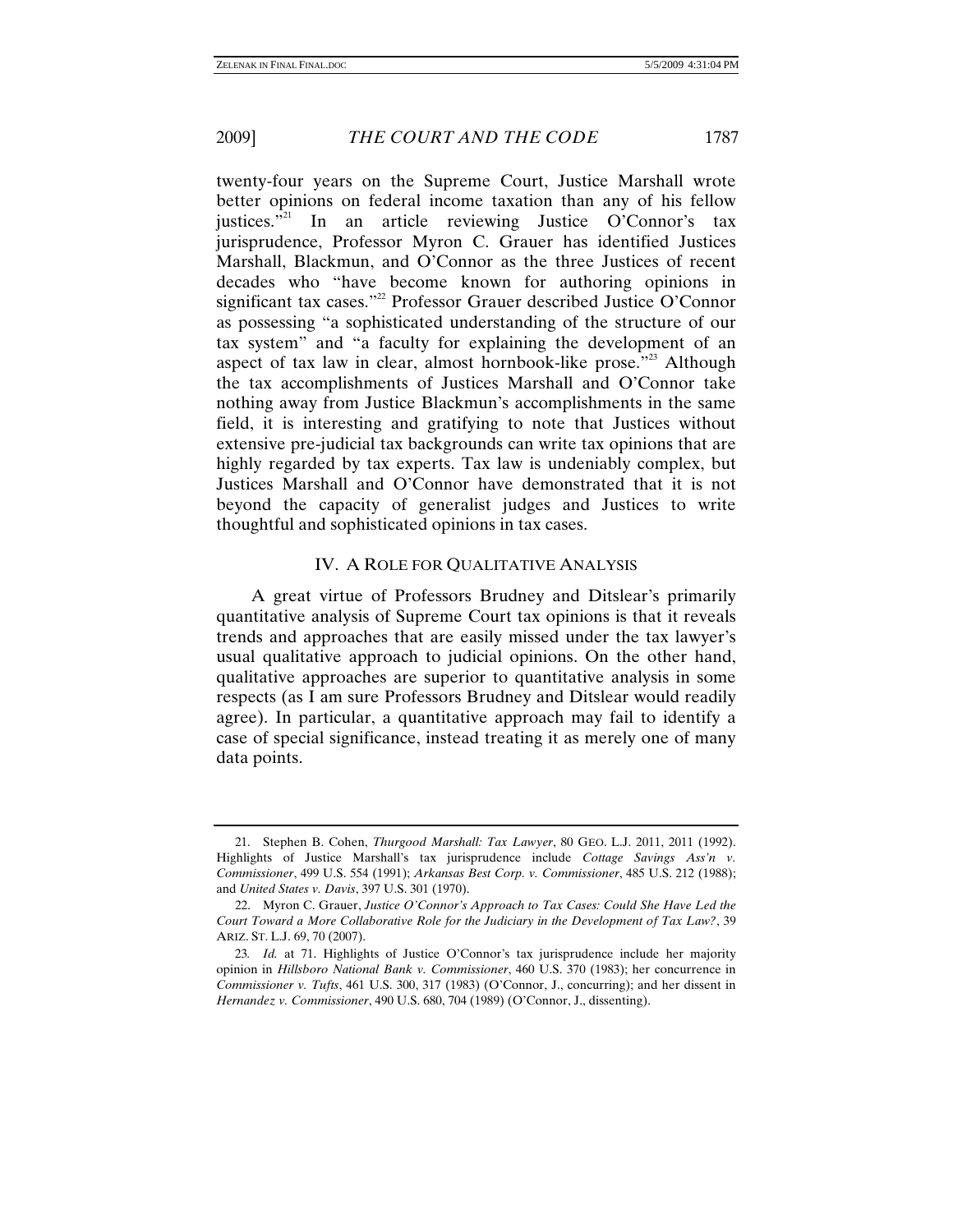As an example, Professors Brudney and Ditslear's study does not mention what seems to me the most interesting and important story in Supreme Court tax jurisprudence in the past decade. In the 2001 case of *Gitlitz v. Commissioner*,<sup> $24$ </sup> the Court reached an extremely taxpayer-favorable result in a case involving the interaction between the rules governing cancellations of indebtedness and the rules governing shareholder basis in the stock of S corporations. In an opinion written by Justice Thomas for an eight-member majority, the Court adopted a literal interpretation of the statutory language.<sup>25</sup> producing a structurally absurd tax benefit (the deduction of a tax loss not corresponding to any actual economic loss) clearly not contemplated by Congress. Justice Thomas needed just one sentence to dispose of the argument that Congress did not intend to confer such a benefit: "Because the Code's plain text permits the taxpayers here to receive these benefits, we need not address this policy concern." $^{26}$ 

*Gitlitz* was not a tax-shelter case; it was a case in which the taxpayer happened to stumble into an unreasonably favorable result not contemplated by Congress rather than a case in which the taxpayer planned a transaction to exploit a literal reading of the code at odds with legislative intent. Nevertheless, the Court must have been aware that the lower courts were being deluged with tax-shelter cases and that taxpayers would win most or all of those cases under *Gitlitz*'s literal interpretive approach The aggressive marketing of tax shelters combined with *Gitlitz-*style interpretation posed a threat to the fisc of the highest order.<sup>27</sup> Observers concerned about the integrity of the federal tax structure awaited developments with trepidation. Much to their surprise (or at least to my surprise), the *Gitlitz* dog has never barked again in the Supreme Court. The Supreme Court has cited *Gitlitz* in no subsequent opinions, the Court has not granted certiorari in any tax-shelter cases, and in the lower courts the government has won almost all of its tax-shelter cases since

 <sup>24.</sup> Gitlitz v. Comm'r, 531 U.S. 206 (2001).

<sup>25</sup>*. Id.* at 218.

<sup>26</sup>*. Id.* at 220.

<sup>27</sup>*. See, e.g.*, Michael L. Schler, *Ten More Truths About Tax Shelters: The Problem, Possible Solutions, and a Reply to Professor Weisbach*, 55 TAX L. REV. 325, 351 (2002) ("There was no tax shelter [in *Gitlitz*], in that the taxpayer did not look for a gap and then plan to take advantage of it. Nevertheless, this language in *Gitlitz* could indicate a more general view of the Court that taxpayers are free to take advantage of the Code as they find it.").